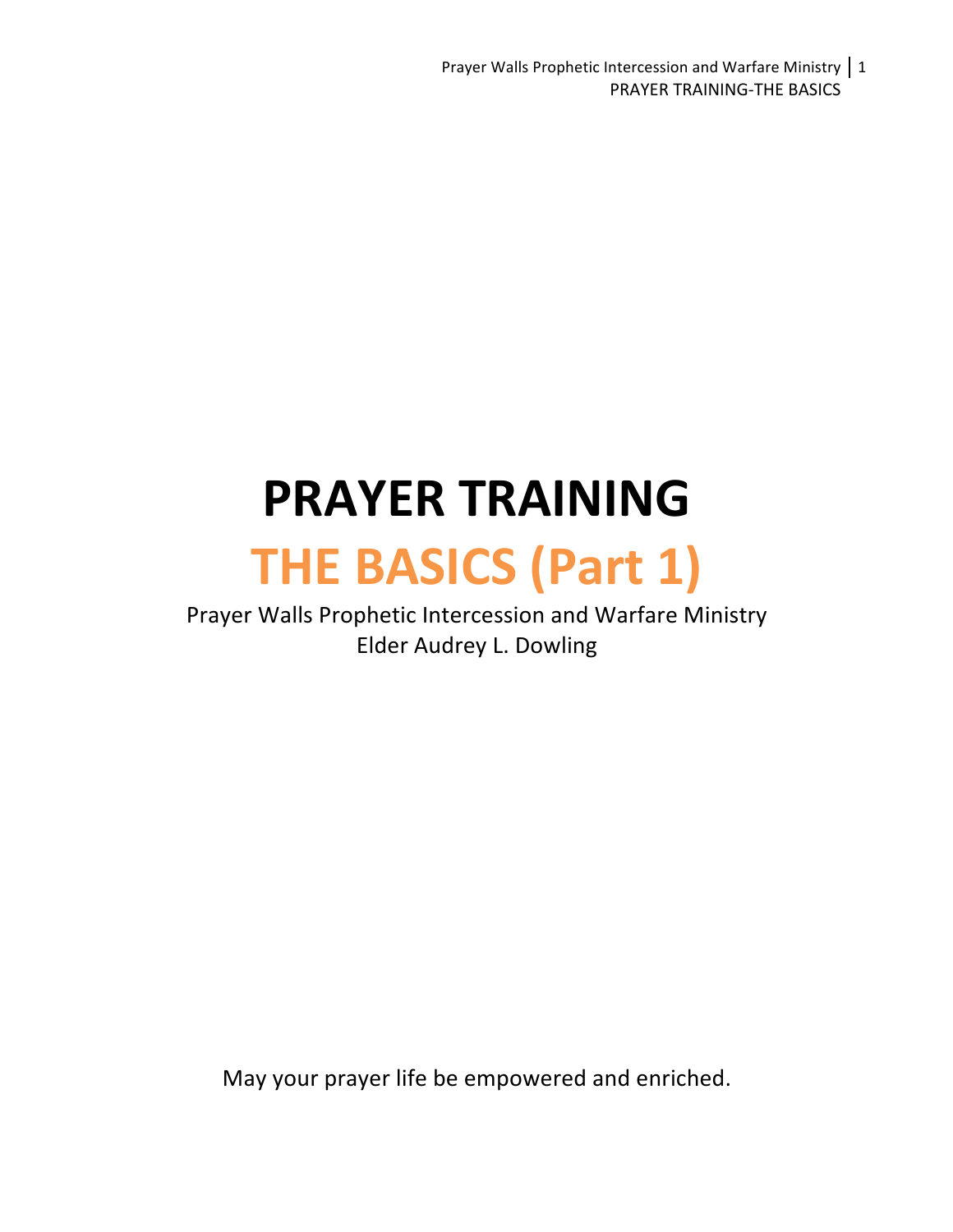### **Table of Contents**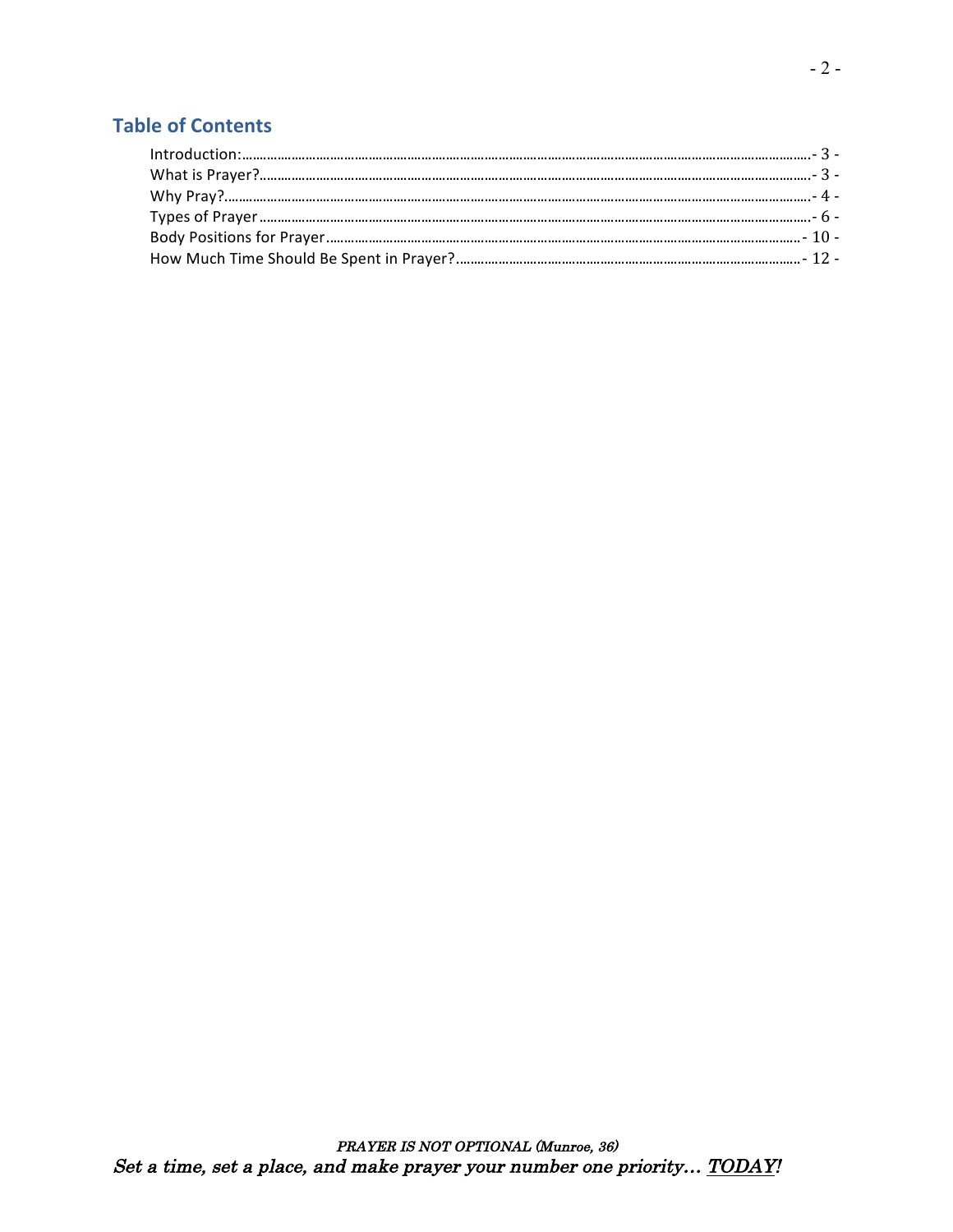#### "And David enquired at the Lord, saying, Shall I pursue after this troop? Shall I overtake them? And he answered him, Pursue: for thou shalt surely overtake them, and without fail recover all." *1 Samuel 30:8*

#### **Introduction:**

Elder Audrey L. Dowling presents Prayer Training-The Basics a basic study course that gives an overview of what prayer is and the importance of its place in the lives of the Christian believer. The goals of this course is not only to help participants establish a prayer life, but serve as an aid to those who need to enhance or re-establish their prayer lives.

#### **What is Prayer?**

Prayer is talking directly to God in the name of His precious Son, Jesus Christ. It is a spoken or unspoken expression of supplication, thanksgiving, adoration, confession or a request for something. Anyone can pray, but those with a relationship with God, who have given their lives over to Him, are more likely to be conditioned to hear His response. This brings out the point that not only should we be speaking to God in our prayer time, but we should also be listening for His response and/or direction.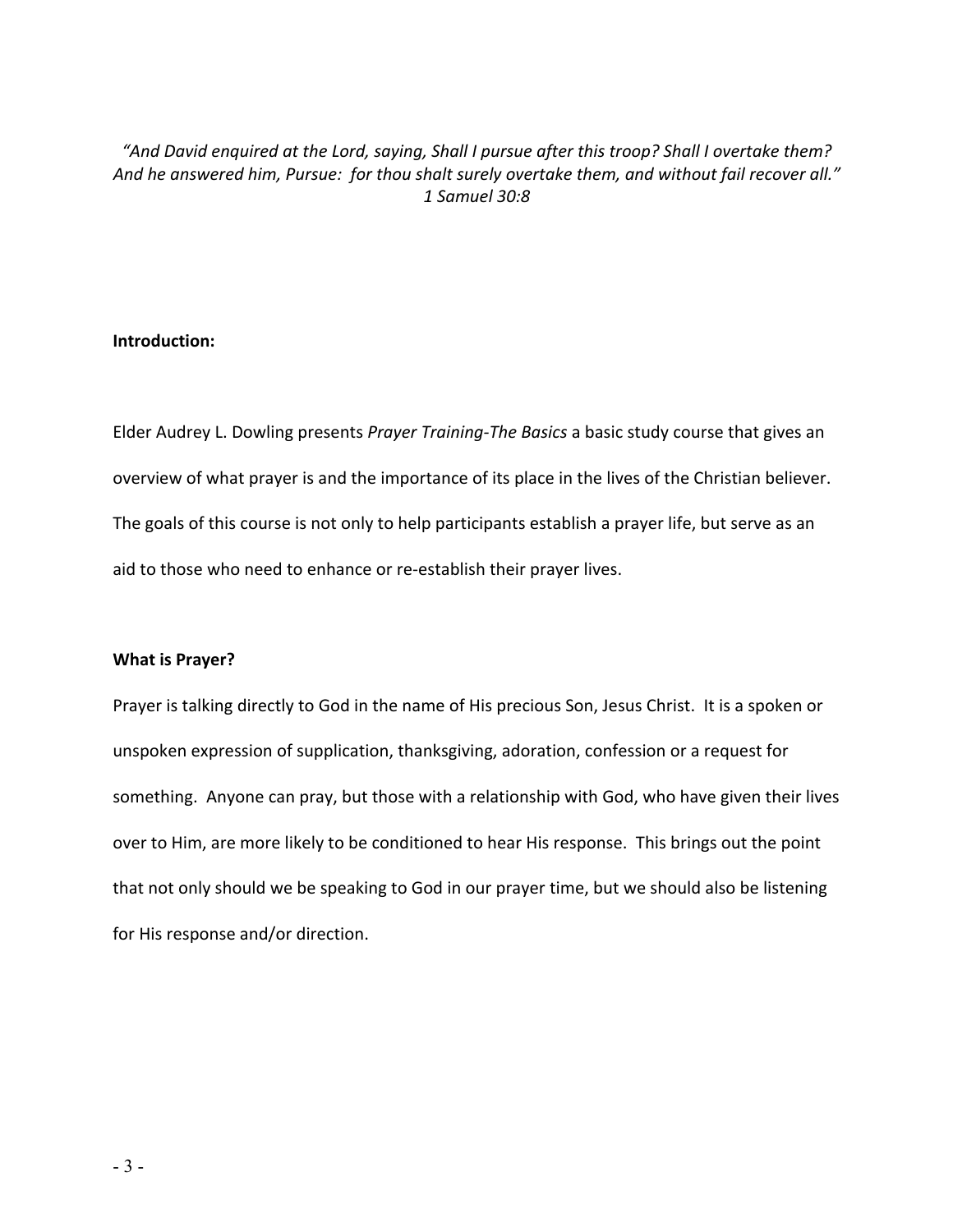#### **Why Pray?**

Man is a free moral agent and freely makes "free will" choices that are not predestined by God (theopedia.com/free will accessed Sunday, November 6, 2016 at 12:41pm). In other words, God does not make anyone choose Him. He allows everyone to make his or her own choice whether to serve Him or not. Because of this, if someone desires to make connection to God, he or she must do that through prayer. This is the basis for why we pray. God can communicate with us in many ways, but we can only communicate with Him one way—through PRAYER. "Prayer is not optional." (Monroe, 36). That's why it is vital that we establish prayer as a Daily habit!!

- a. We pray because it is the only way that heaven can interfere with earth's affairs. "And God said, Let us make man in our image, after our likeness: and let them have dominion over the fish of the sea, and over the fowl of the air, and over the cattle, and over all the earth, and over every creeping thing that creepeth upon the earth" Genesis 1:26
- *b.* We pray because God desires children devoted to Him who are willing to trust and reverence Him as He provides answers concerning the circumstances, situations, or trials encountered in life. God is all-knowing. If we want to be wise in our actions and interactions on earth, we need to seek Him through prayer. James 1:5 says, "If any of you *lack* wisdom, let him ask of God, that gives to all men liberally, and upbraideth not, and it *shall be given him."*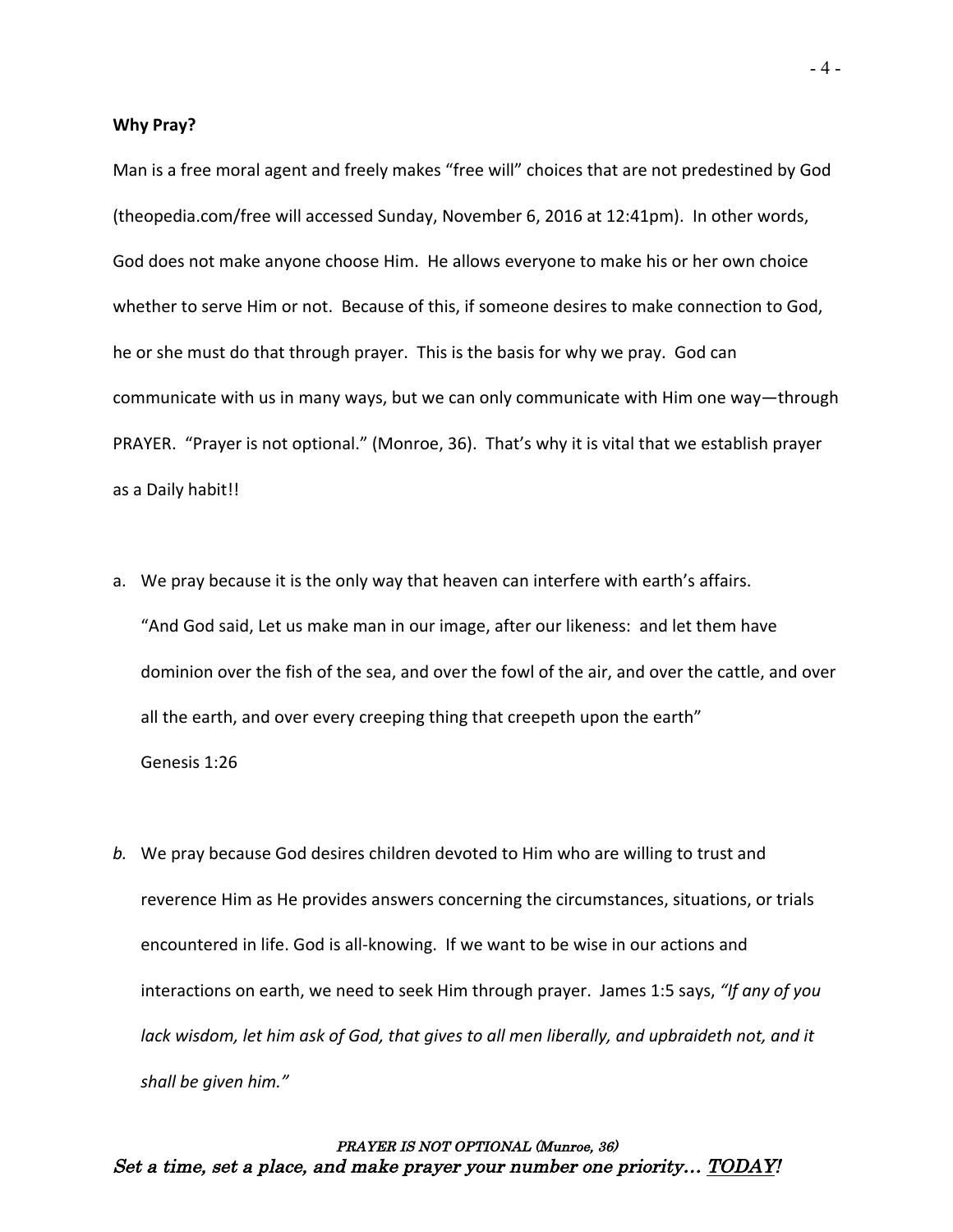- c. We pray because God has chosen to hear us when we pray, or call on Him. 2 Chronicles 7:14 says, "If my people, which are called by my name, shall humble themselves, and pray, and seek my face, and turn from their wicked ways; then will I hear from heaven, and will forgive their sin, and will heal their land." Zechariah 10:6 says, "...for I am the Lord their God, and I will hear them." Psalms 66:19 says, "...God hath heard me; he hath attended to the voice of my prayer."
- d. We pray because it's required in God's Word. There are several scriptures within the Word of God that urges and instructs believers to pray. Some of those scriptures are as follows:
	- i. *"Pray without ceasing"* 1 Thessalonians 5:17
	- ii. "Is any sick among you? Let him call for the elders of the church; and let them pray over him, anointing him with oil in the name of the Lord: And the prayer of faith shall save the sick, and the Lord shall raise him up; and if he have committed sins, they shall be forgiven him. Confess your faults one to another, and pray one for another, that ye may be healed. The effectual fervent prayer of a righteous man availeth much."James 5:13-16
	- iii. "...men ought always to pray and not faint." Luke 18:1
	- iv. "Watch and pray, that ye enter not into temptation: the spirit indeed is willing, but the flesh is weak."Matthew 26:41
- e. We pray because we only get as we ask.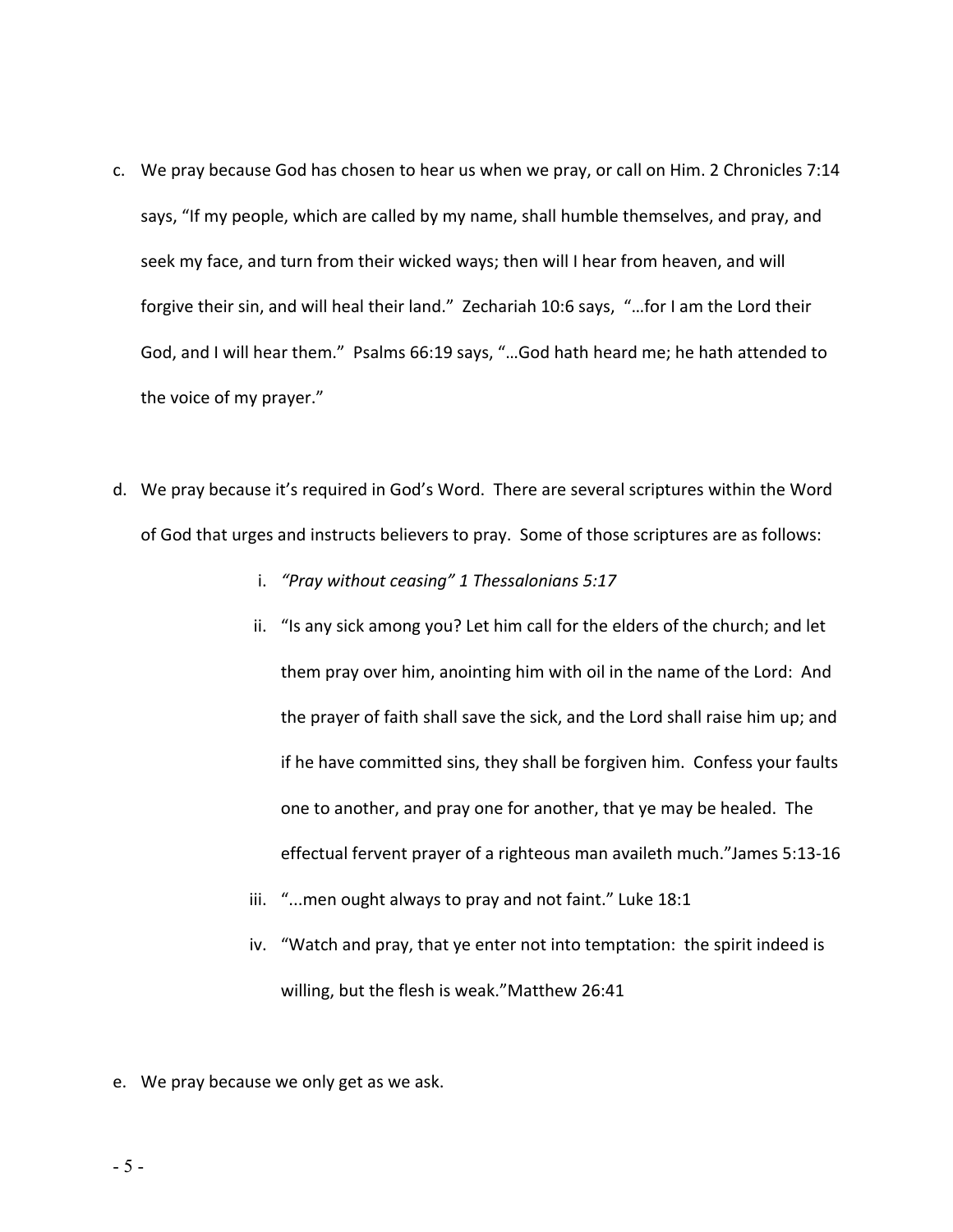*"Ye have not, because you ask not."James 4:2*

Be careful for nothing; but in everything by prayer and supplication with thanksgiving let your requests be made known unto God Philippians 4:6

f. We pray because Jesus prayed. The believer is "predestined to be conformed to the image of his Son," Jesus (Romans 8:29). One of the main principles of habit that Jesus displayed was that of prayer. This principle was so effective in the life and ministry of Jesus that it is the only thing recorded in scripture that the Disciples asked Jesus to teach them to do (Luke 11:1).

#### **Types of Prayer**

- Adoration (prayer of adoration; prayercoachingprinciples)
	- $\circ$  Adoration is an element of prayer that involves praise and worship unto God. It simply expresses our esteem, exaltation, blessing and honoring of the Lord. We reflect upon His character-holiness, goodness, love, mercy, power, grace, dominion, etc.
	- $\circ$  Revelation 4:11, "You are worthy, O Lord, to receive glory and honor and power, for You created all things, and by Your will they exist and were created.
- Petition (prayer of petition and supplication-Kenneth Copeland)
	- $\circ$  The words "petition" and "supplication" are defined as "a formal request addressed to a higher power. This is where you ask God for the specific things you are in need of or situations you want Him to intervene.
- **Repentance**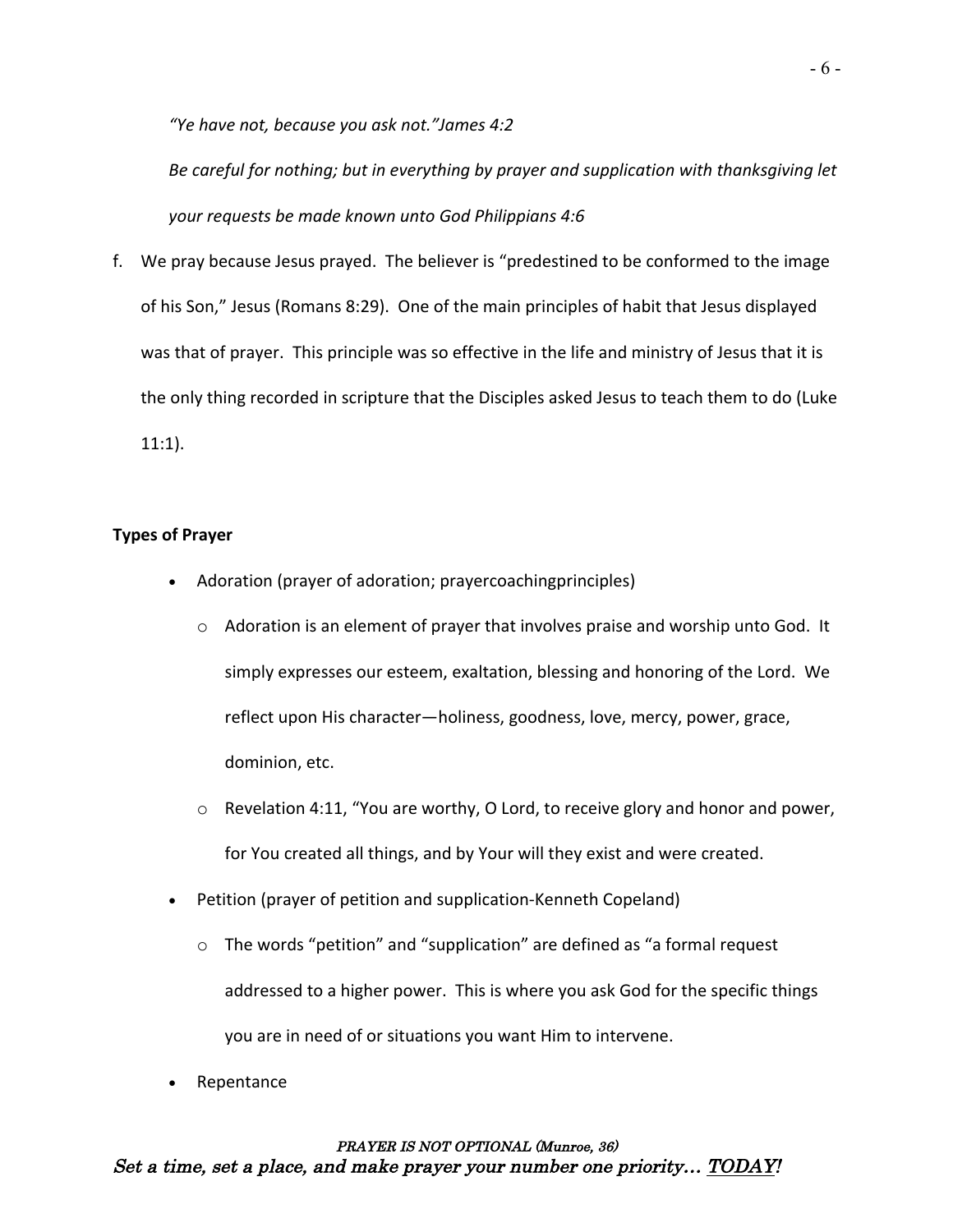- $\circ$  Repentance is defined as deep sorrow, compunction, or contrition for a past sin, wrongdoing, or the like; it is regret for any past action(dictionary.com).
- $\circ$  Repentance is when a person goes to God relaying or confessing his or her wrongdoing seeking God's forgiveness, redemption and restoration, etc. In fact, repentance to God is what is necessary in order for Jesus to come into an individual's heart. (Romans 10:8,9, Acts 3:19)
- $\circ$  A prayer of repentance allows individuals to relay or confess any wrongdoing before God, not only for things he or she has doing knowingly, but those things that might have been done unknowingly as well.
- Thanksgiving
	- $\circ$  Thanksgiving is defined as the act of giving thanks; grateful acknowledgment of benefits or favors, especially to God (dictionary.com).
	- $\circ$  Thanksgiving is simply being thankful for any and every blessing that God affords in life. It not only includes those pleasant things, but also things that might not be as pleasant. Those unpleasant moments might still allow for moments of clarity, times of reflection, an opportunity for maturity or growth, etc.
	- $\circ$  A prayer of thanksgiving allows individuals to give thanks to God for any and everything he or she might be thankful for.
- Intercession
	- $\circ$  Intercession is defined as the act or instance of interposing or pleading on behalf of another person; A prayer to God on behalf of another.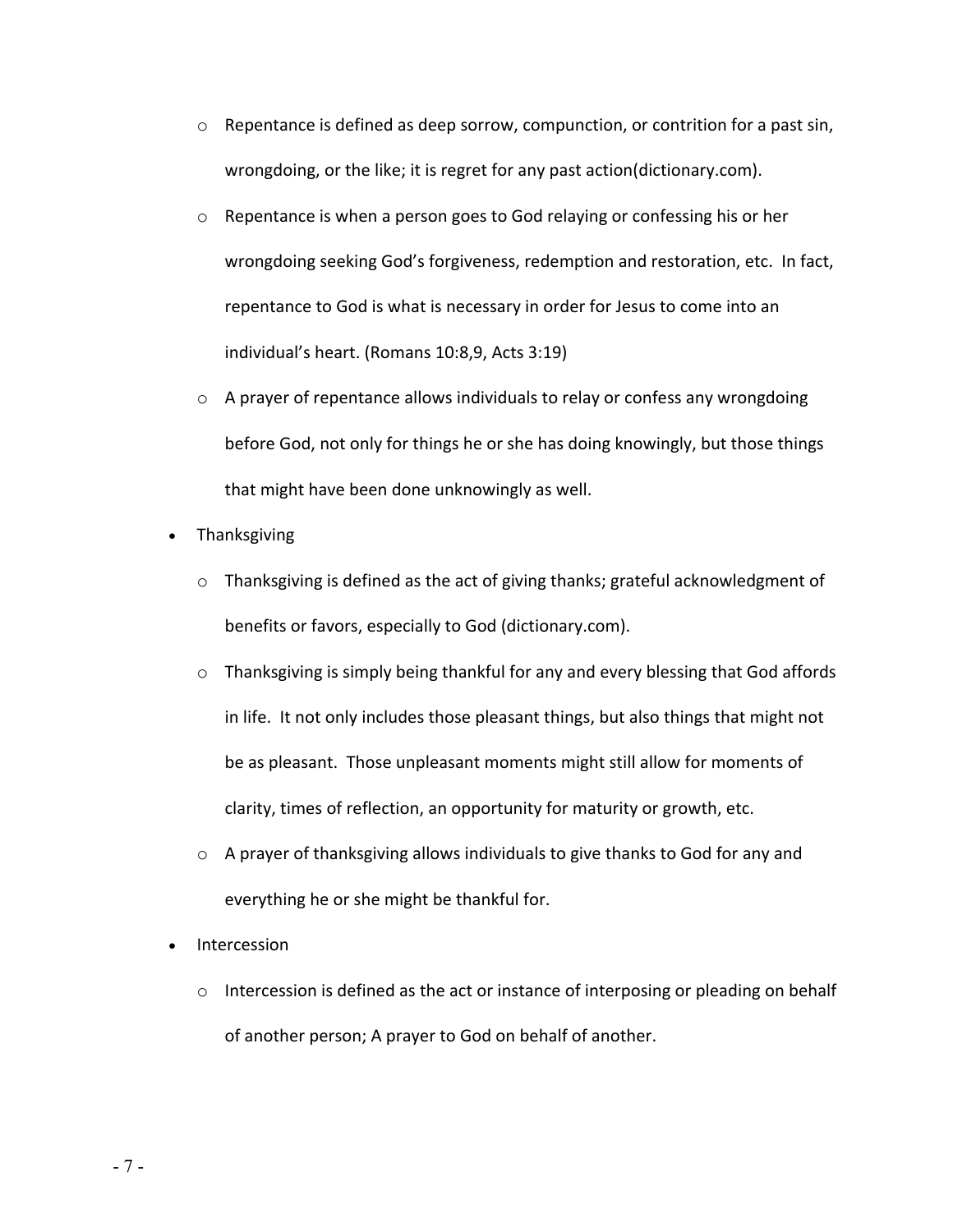- $\circ$  God seeks those who will engage in intercession. Ezekiel 22:30 says, "And I sought for a man among them, that should make up the hedge, and stand in the gap (intercede) before me for the land, that I should not destroy it: but I found none." James 5:16 says, "...pray ye one for another..."
- Prophetic Intercession
	- $\circ$  Prophetic intercession is a combination of intercession and prophecy; It is when we intercede according to the will and leading of the Holy Spirit.
	- $\circ$  Prophetic intercession is waiting before God in order to hear or receive His burden (a word, a concern, a warning, a condition, a vision or a promise) and responding back to Him with prayerful petition, sometimes with corresponding actions (Elijah list dated May 26, 2017-James W. Goll).
- Consecration/Dedication/Devotion
	- $\circ$  Consecration is defined as dedication to the service and worship of God. Dedication is defined as to set apart and consecrate to God or a sacred purpose; to devote wholly and earnestly to a person or purpose. Devotion to give up to God as if by a vow; set apart or dedicate by solemn or formal act; concecrate (dictionary.com).
	- $\circ$  A prayer of consecration/dedication/devotion is when an individual gives himself or herself wholly and earnestly to God. Its vowing his or her allegiance to God. It is giving up one's will, wishes, thoughts, desires for God and His purposes.
	- $\circ$  Ezekiel 43:26-27 says, "<sub>26</sub>Seven days shall they purge the altar and purify it; and they shall consecrate themselves.  $27$ And when these days expired, it shall be that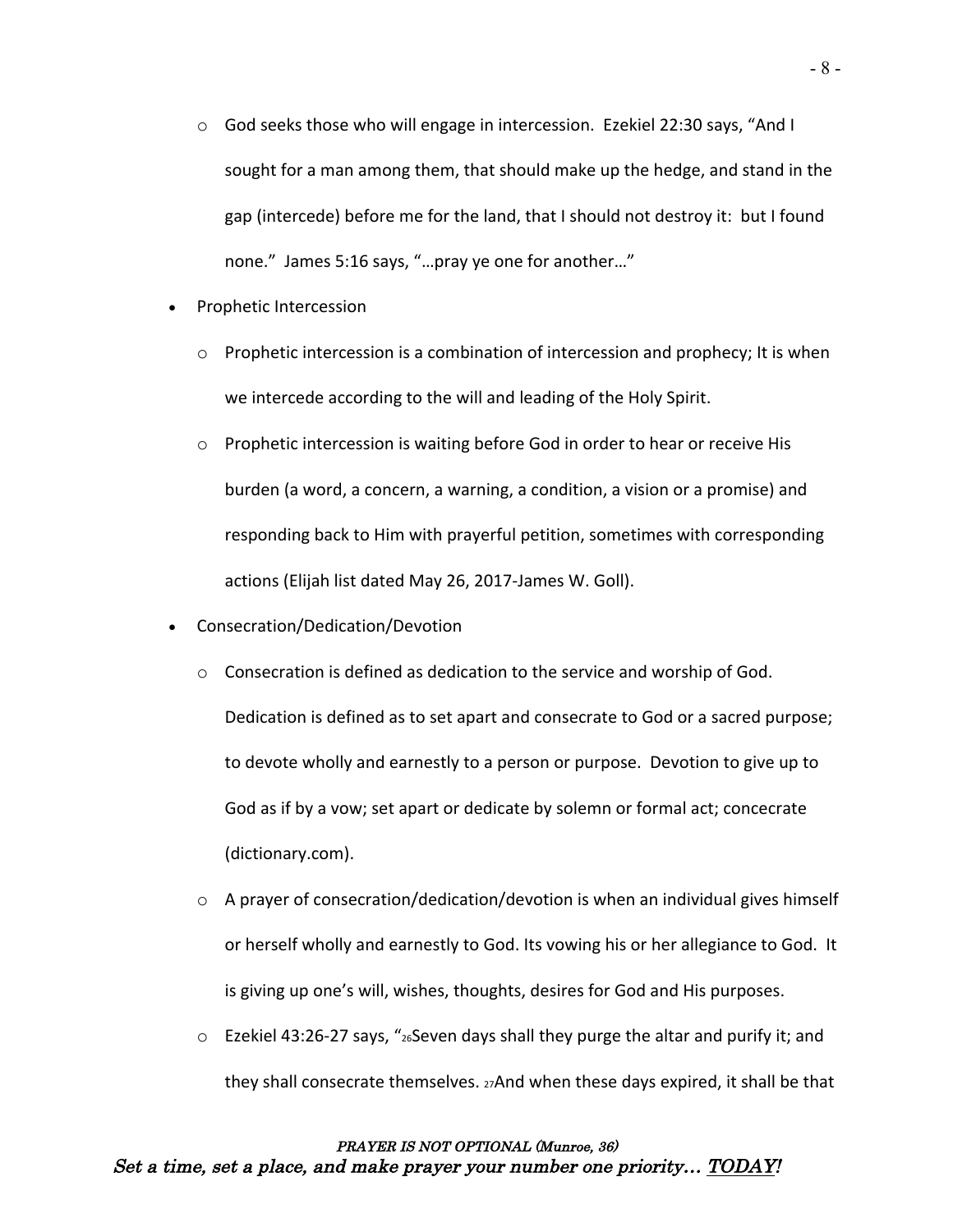upon the eighth day, and so forward, the priests shall make your burnt offerings upon the altar, and your peace offerings; and I will accept you, saith the Lord God."

- Spiritual Warfare (&Fasting)
	- $\circ$  Spiritual warfare is the Christian concept of fighting against the work of evil forces. It is based on the biblical belief in evil spirits, or demons, that are said to intervene in human affairs in various ways (Wikipedia.org).
	- $\circ$  Spiritual warfare is a prayer where an individual takes a stand against demonic forces, even to the point of exorcism. He or she takes authority to cast the Devil and His imps out of a person, circumstance, or situation, rising to the occasion spiritually to defeat any and all evil forces. He or she raises their spiritual level and lowers the power of the flesh to stand in a place of power and authority.
	- $\circ$  Ephesians 6:12 says, "For we wrestle not against flesh and blood, but against principalities, against powers, against rulers of the darkness of this world, against spiritual wickedness in high places."
	- $\circ$  Often the most effective spiritual warfare is accompanied with fasting. Fasting is defined as an abstinence from food, or limiting of one's food, especially when voluntary and as a religious observance (dictionary.com). It is the point where a person weakens the flesh to empower the spirit.
	- $\circ$  Matthew 17:21 says, "Howbeit this kind goeth not out but by prayer and fasting."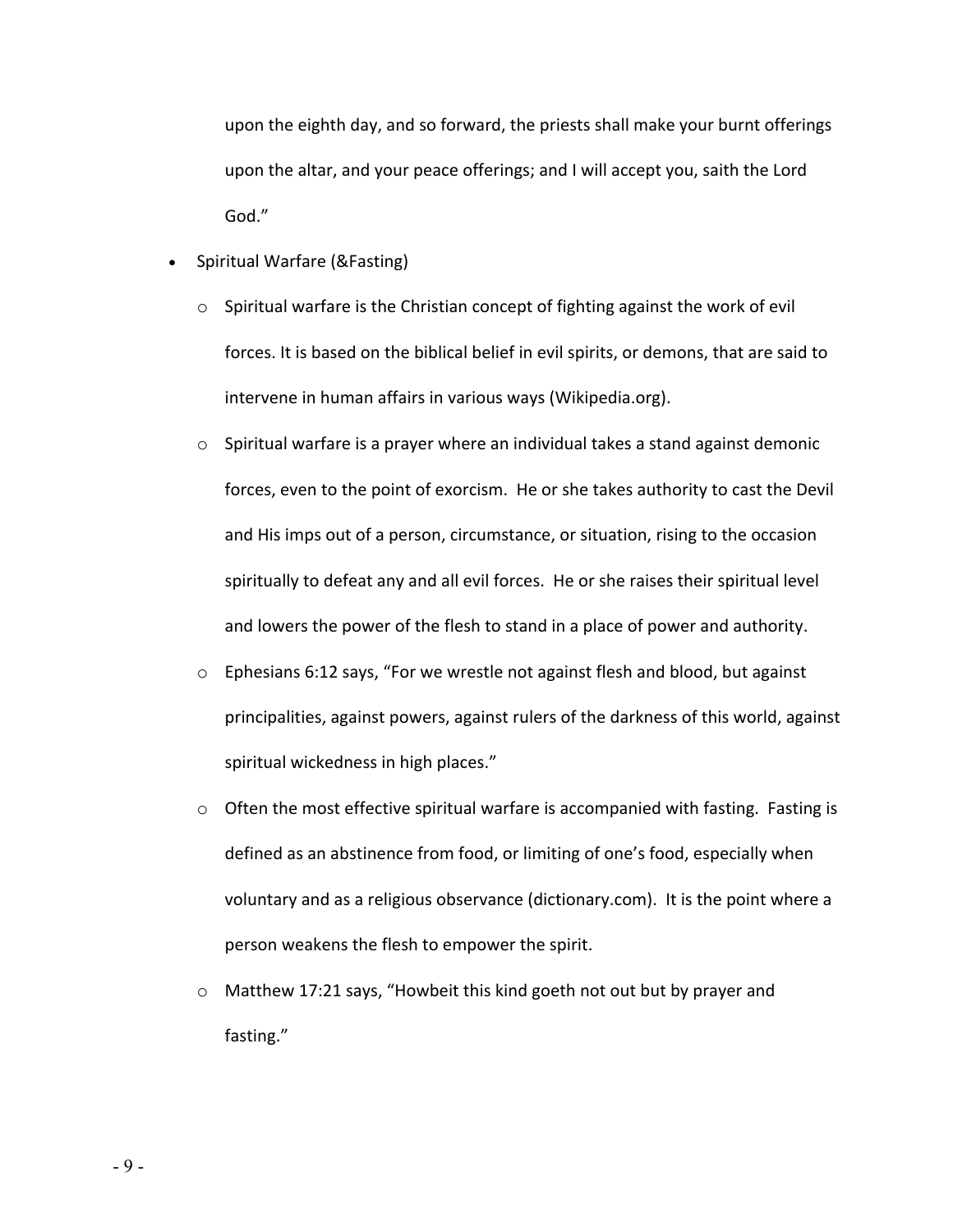- In the Spirit (Tongues)
	- $\circ$  Praying in the Spirit or speaking in tongues is an utterance in which a person experiencing religious ecstasy utters incomprehensible sounds that is believed to be a language spoken through him or her by the Holy Ghost (Holy Spirit) (dictionary.com).
	- $\circ$  It represents the initial infilling of the Holy Ghost. Acts 2:4 says, "And they were all filled with the Holy Ghost, and began to speak with other tongues, as the Spirit gave them utterance."
	- $\circ$  Not only is it an indicator of the initial infilling of the Holy Ghost, but it is also a form of prayer that builds and strengthens a person spiritually. Jude 20 says, "But ye, beloved, building up yourselves on your most holy faith, praying in the Holy Ghost."

#### **Body Positions for Prayer**

People pray in many physical positions. For instance:

- **laying flat** on the floor, face down, with hands stretched out (also known as '*prostrate*');
- standing, hands raised and spread, palms up, looking upward;
- standing, head bowed, eyes closed;
- sitting, head bowed, eyes closed, hands folded (the most common position today);
- kneeling, head bowed, hands folded;
- kneeling, head to the ground, hands face down on ground next to head;
- standing, eyes forward, facing the altar;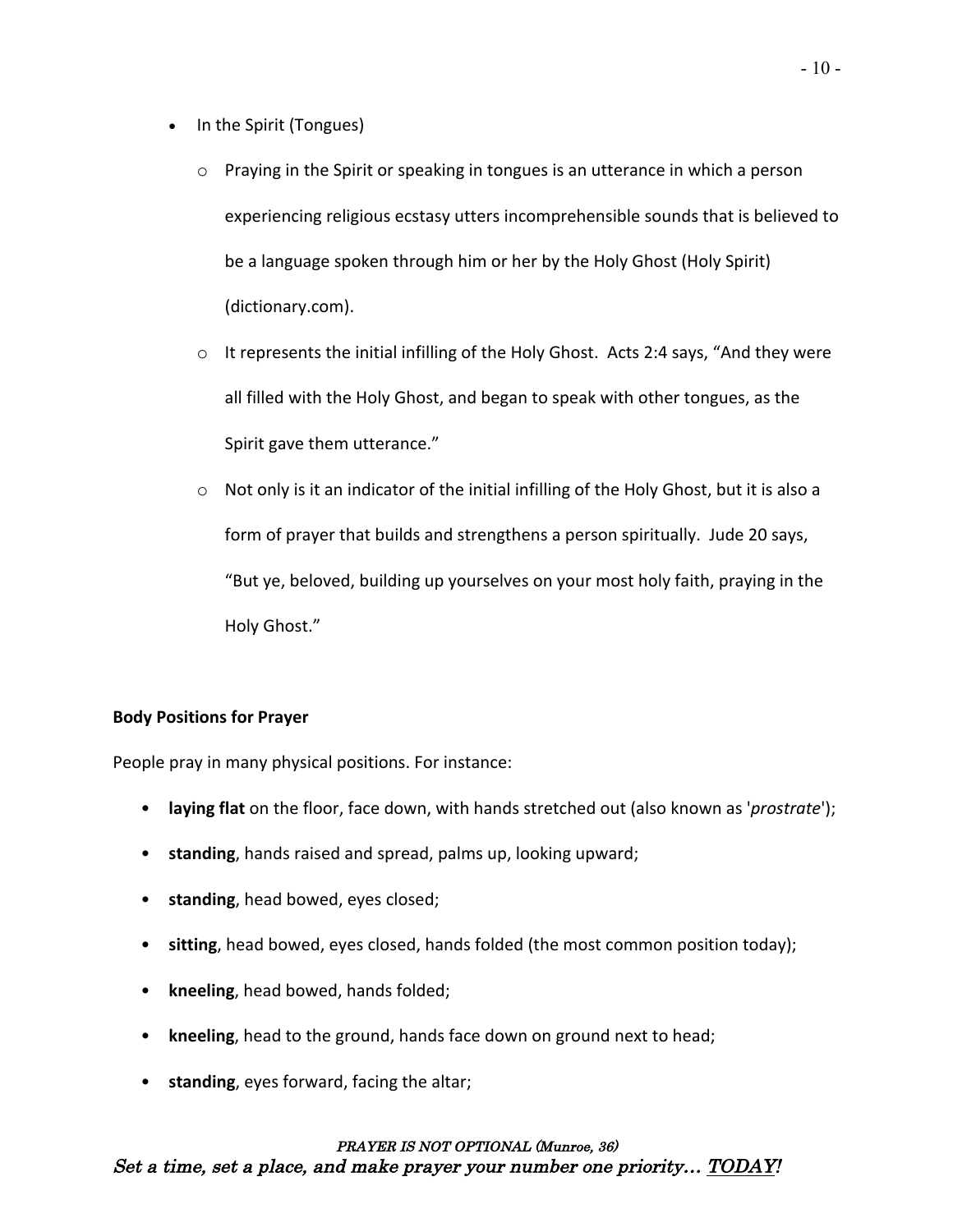- sitting eyes closed, hands in front, palms up;
- laying flat on the floor, face up, palms up;
- slow leisurely walking (or sitting), eyes open, in a place where one can safely pay very little attention to where one is going.

Each of these body positions (and others) can be done for any kind of praying, but each has special meaning for different kinds of prayer.

- Standing with hands raised is typical of praise, celebrative prayer, and thanks-giving. (1 Samuel 1:26)
- Kneeling and prostration show humility and recognition of a superior, and thus are especially well-suited to prayers of confession, repentance, or awe. (Ezra 9:5; Joshua 7:6)
- Slow wandering/meandering and lotus-sitting are especially good for meditational prayer and for quieting yourself so you can listen.
- Standing facing the altar is part of an act of worship with other people who are also worshipping. (1 Kings 8:22)
- Other positions have been used, too; for example, Elijah crouched low to the ground and put his face between his knees. (1 Kings 18:42)

Nearly all traditions of the Christian faith have no ban on ordinary natural behaviors or motions during prayer. Christians can walk, sway, dance, chant, or be quiet and still.

These positions can help you pray right, by getting your body *into* (or, sometimes, *out of the way* of) your prayers, and as a way to use the body to express what the prayer is for. Prayer is